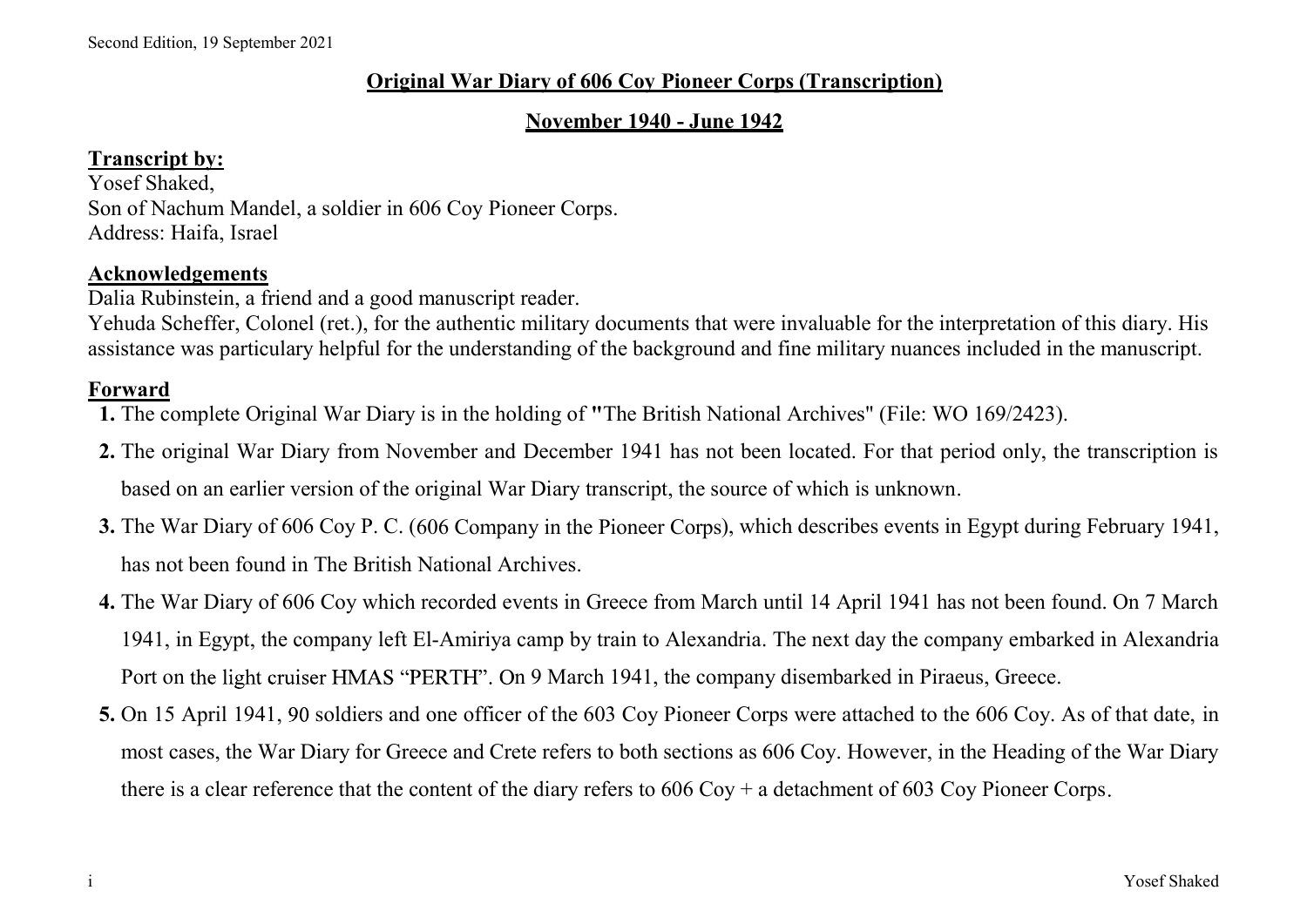- Second Edition, 19 September 2021<br> **6.** This War Diary describes events that took place in Milos from 23 April 1941 until 1 May 1941, although recorded very briefly<br>
(three lines). On the morning of 23 April 1941, 606 Coy 6. This War Diary describes events that took place in Milos from 23 April 1941 until 1 May 1941, although recorded very briefly (three lines). On the morning of 23 April 1941, 606 Coy Deputy Commander Captain E. W. Christie, MC. (Military Cross) was killed in enemy action - during the attack and bombing of the "PANCRATION" on its way to Milos Bay – by Italian airplanes. During the balltle, the company shot down two enemy planes. The company arrived to shore in the early afternoon of that day. On 24 April 1941, the ship sunk. While staying in Milos Island, the company endured several air raids daily, shot down two enemy planes and overcame a heavy attack by 15 hydroplanes. original War Diany of 606 Coy Froncer Cops (Transcription)<br>
This War Diany describes events that took place in Milos from 23 April 1941 until 1 May 1941, although recorded very briefly<br>
(three lines). On the morning of 23
- 7. The events on the island of Crete in which 606 company actions took place in the course of May 1941 were described by an therefore the records contain numerous spelling and grammatical mistakes. Some of the spelling mistakes were corrected and some grammatical mistakes were left in order to maintain the authenticity of the War Diary. enemy planes and overcame a heavy attack by 15 hydroplanes.<br>
7. The events on the island of Crete – in which 606 company actions took place in<br>
unknown soldier and signed by 2/Lt. Mordechai Shyfman. The person who re<br>
the
- 8. Pages in the War Diary of 606 Coy that records events in Egypt during June 1941 has not been found in The British National Archives. Perhaps they have never been written, as at that time the company was in the process of reorganizing.
- Archives. Perhaps they have never been written, as at that time the company was in the process of reorganizing.<br>
9. Pages in the War Diary of 606 Coy recording events in Cyprus from October 1941 and November 1941, as well 9. Pages in the War Diary of 606 Coy recording events in Cyprus from October 1941 and November 1941, as well as the pages recording events in July 1942 have not been found in The British National Archives.
- 10. Notes and corrections would be greatly appreciated. Please contact: Shaked60@gmail.com.
- 

## Notes

- 1. Additions and clarifications carried out in the process of writing the manuscript appear between square brackets [ ].
- 2. Deciphered acronyms also appear between square brackets [ ].
- 3. Names interpretation and location names *appear in italics and between* square brackets, *as well* [].
- 4. Spelling errors appear between square brackets with equal marks [=].
- 5. Necessary grammatical corrections appear between square brackets and appear in Italics [Italics].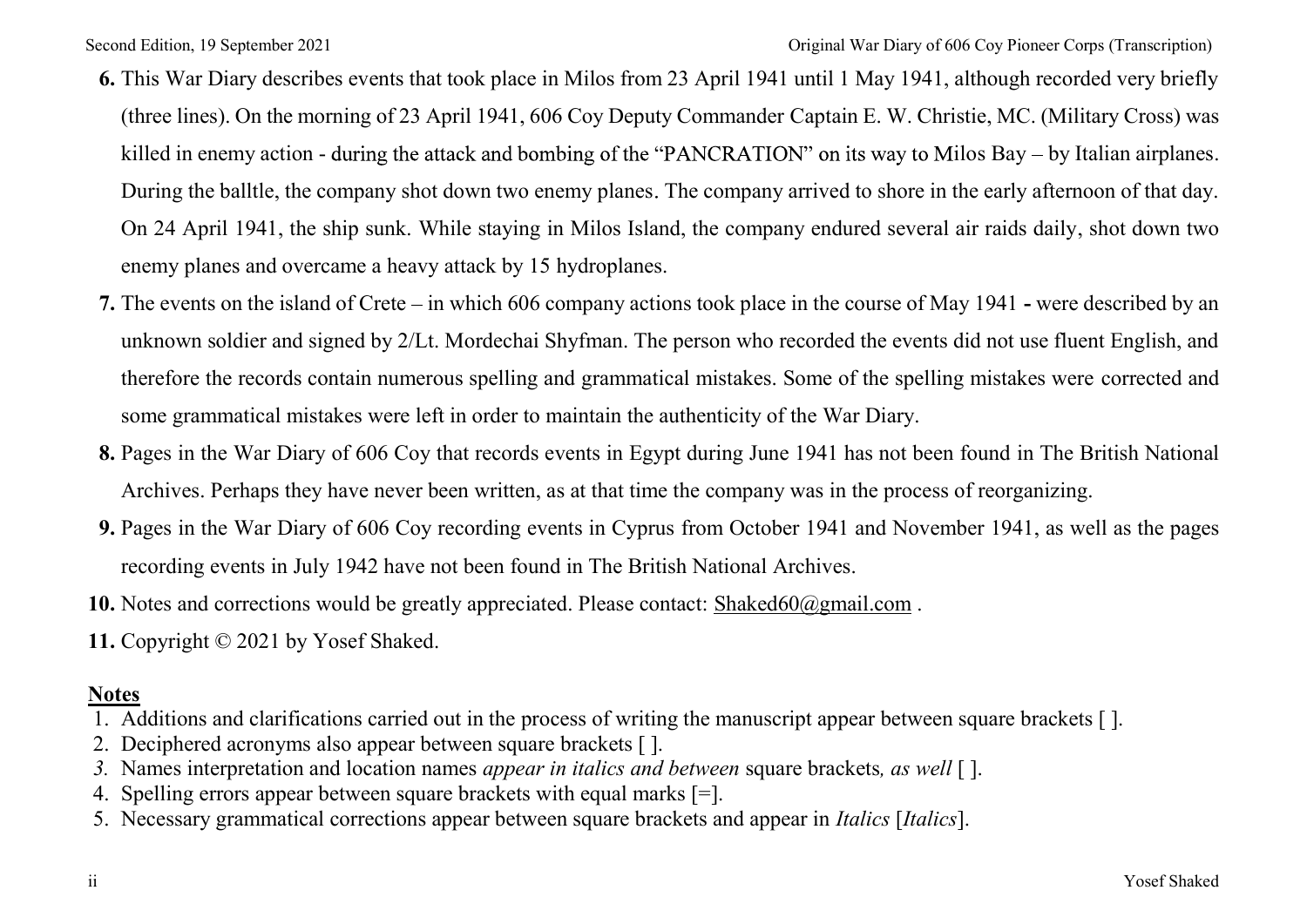# November 1940 - March 1942

|              |                                                                          |       |                                                                                                                                                                                                                                               | <b>Original War Diary of 606 Coy Pioneer Corps (Transcription)</b><br><b>November 1940 - March 1942</b> |                                               |                                    |  |  |
|--------------|--------------------------------------------------------------------------|-------|-----------------------------------------------------------------------------------------------------------------------------------------------------------------------------------------------------------------------------------------------|---------------------------------------------------------------------------------------------------------|-----------------------------------------------|------------------------------------|--|--|
|              | [Field Service Regulations, Part II].<br>will be prepared in Manuscript. |       | <b>Instructions regarding War Diaries and Intelligence</b><br>Summaries are contained in F. S. Regs., Part II<br>and the staff Manuel responsibly. Title pages                                                                                | <b>WAR DIARY</b><br>Or<br><b>INTELLIGENCE SUMMARY</b>                                                   | Unit: 606 Coy P. C. [Pioneer Corps]           | Army Form C. 2118.                 |  |  |
|              |                                                                          |       | Month and a Year November 1940 - January 1941.                                                                                                                                                                                                | (Erase heading not required).                                                                           | <b>Commanding Officer: Major L. T. Murray</b> |                                    |  |  |
| Place.       | Date.                                                                    | Hour. |                                                                                                                                                                                                                                               | <b>Summary of Events and Information.</b>                                                               |                                               | <b>Reference to</b><br>Appendices. |  |  |
| Sarafand     | 22 Nov 40                                                                |       | [Officer Commanding].                                                                                                                                                                                                                         | Formed Sarafand. Major L. T. Murray [Major Rupert Luxmoore Tanner Murray] - O.C.                        |                                               |                                    |  |  |
|              | 28 Nov 40                                                                |       |                                                                                                                                                                                                                                               | Moved to Mena Camp, Cairo.                                                                              |                                               |                                    |  |  |
|              | 18 Dec 40                                                                |       |                                                                                                                                                                                                                                               | Moved to Western Desert-road making and clearing railway track at Sidi-Haneish.                         |                                               |                                    |  |  |
| Sidi-Haneish | 1 Jan 41<br>to                                                           |       | construction.                                                                                                                                                                                                                                 | 150 men worked daily at Sidi-Haneish station on clearance of track and on light railway                 |                                               |                                    |  |  |
|              | 25 Jan 41                                                                |       | 8 men employed daily at Kilo [Kilometer] 11 as instructed for New Zealand Pioneer Coy.<br>25 man employed daily in road construction at Kilo [Kilometer] 61 road Mersa Matruh -<br>Alexandria.<br>Remainder of coy in fatigues daily in camp. |                                                                                                         |                                               |                                    |  |  |
|              | 26 Jan 41                                                                |       |                                                                                                                                                                                                                                               | Coy moved by train from Sidi-Haneish station to Mersa Matruh.                                           |                                               |                                    |  |  |
| Mersa Matruh | 27 Jan 41<br>29 Jan 41                                                   |       |                                                                                                                                                                                                                                               | Coy engaged in getting into Billets and etc.                                                            |                                               |                                    |  |  |
|              | 30 Jan 41<br>to<br>31 Jan 41                                             |       |                                                                                                                                                                                                                                               | Coy did one hour drill followed by one hour English lesson.                                             |                                               |                                    |  |  |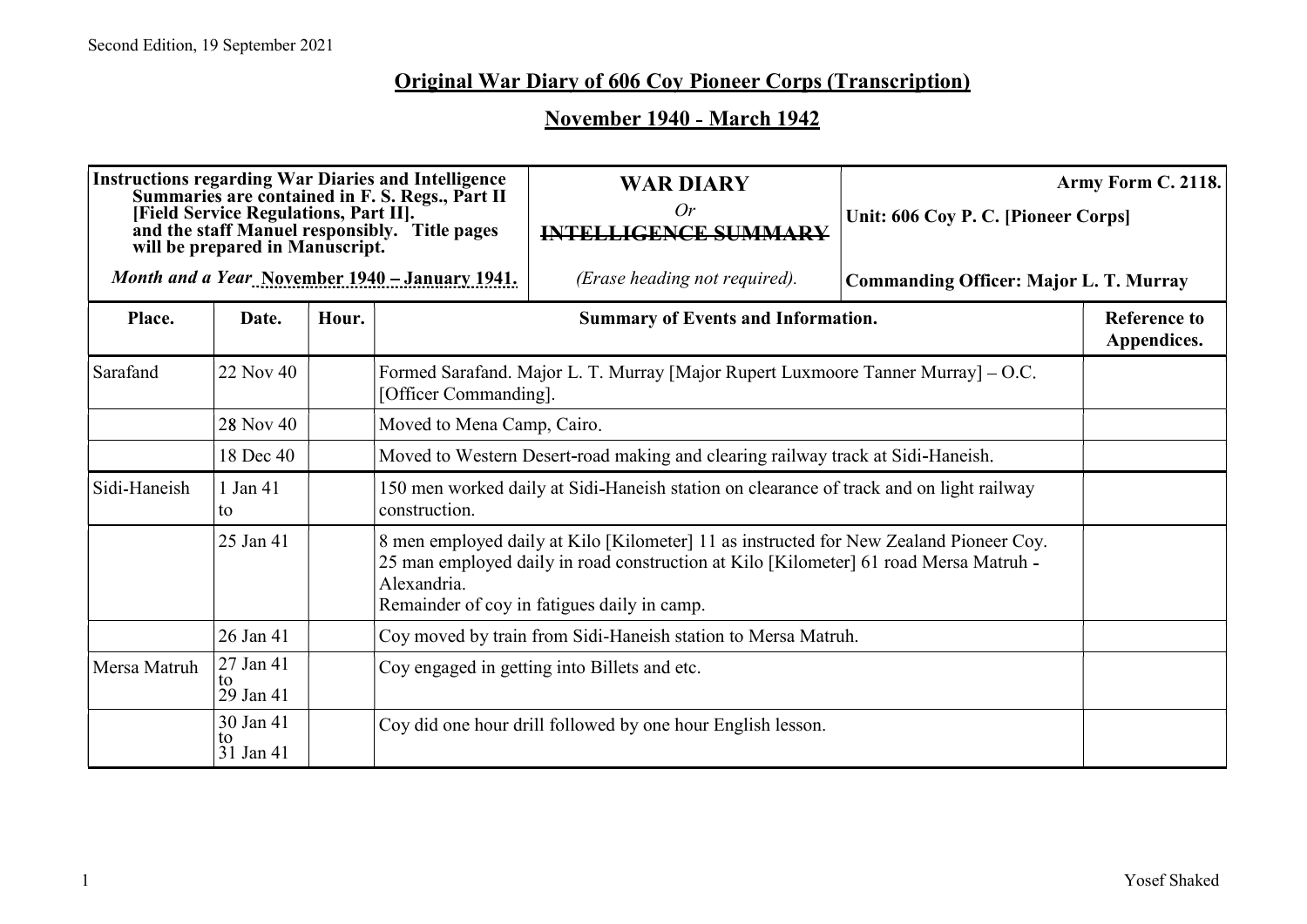|                |                                                                         |       | <b>Instructions regarding War Diaries and Intelligence</b>                                      | <b>WAR DIARY</b>                                                                                                                                                                 |                                                              | Army Form C. 2118.                 |
|----------------|-------------------------------------------------------------------------|-------|-------------------------------------------------------------------------------------------------|----------------------------------------------------------------------------------------------------------------------------------------------------------------------------------|--------------------------------------------------------------|------------------------------------|
|                | [Field Service Regulations, Part I].<br>will be prepared in Manuscript. |       | Summaries are contained in F. S. Regs., Part I<br>and the staff Manuel responsibly. Title pages | Or<br><b>INTELLIGENCE SUMMARY</b>                                                                                                                                                | Unit: $606 + Detachment of 603 Cov P. C.$<br>[Pioneer Corps] |                                    |
|                |                                                                         |       | Month and a Year March 1941 - May 1941.                                                         | (Erase heading not required).                                                                                                                                                    | Commanding Officer: Major L. T. Murray                       |                                    |
| Place.         | Date.                                                                   | Hour. |                                                                                                 | <b>Summary of Events and Information.</b>                                                                                                                                        |                                                              | <b>Reference to</b><br>Appendices. |
| Kokinia Pireus | 15 Apr 41                                                               | 1900  |                                                                                                 | 2/Lt. Shifman $[=$ Shyfman] and 90 men attached to 606 Coy.                                                                                                                      |                                                              |                                    |
|                | 16 Apr 41                                                               |       |                                                                                                 | 2 partys [= parties] consisting 210 men worked in Pireus and Eleusis.                                                                                                            |                                                              |                                    |
|                | $17$ Apr 41                                                             |       |                                                                                                 | 215 men working party to Pireus and Scaramaga [= Skaramaga].                                                                                                                     |                                                              |                                    |
|                | 18 Apr 41                                                               |       |                                                                                                 | 100 men worked under 2/Lt. Zhon in Eleusis.                                                                                                                                      |                                                              |                                    |
|                |                                                                         | 0930  |                                                                                                 | Heavy air attack on the harbour. 2 men wounded.                                                                                                                                  |                                                              |                                    |
|                | 19 Apr 41                                                               |       | 120 men under 2/Lt. Shifman worked in Scaramaga [Skaramaga].                                    |                                                                                                                                                                                  |                                                              |                                    |
|                | 20 Apr 41                                                               |       | 120"" [men under 2/Lt.] Ben Aharon "" [worked in] Eleusis.                                      |                                                                                                                                                                                  |                                                              |                                    |
|                | 21 Apr 41                                                               | 1000  | confined to camp and had to be ready to move within 2 hours.                                    | An order arrived from Force H.Q. [Headquarters] issued by Major Cotton stated all ranks are                                                                                      |                                                              |                                    |
|                |                                                                         | 1600  |                                                                                                 | Another order issued by a/m [above mentioned] stated, Be ready to move within one hour<br>notice. No transport. Carry only equipment and 2 days haversack rations.               |                                                              |                                    |
|                |                                                                         | 2100  |                                                                                                 | Order received from a/m. 2 Pal. Officers and 60 OR. [Other Ranks] full armed to be ready to<br>move forthwith. Officer will report to H.Q. at 2200 Hrs.                          |                                                              |                                    |
|                |                                                                         | 2130  |                                                                                                 | 2/Lt. B. Zohn and 2/Lt. Ben Ahron detailed by Major Murray, went off.                                                                                                            |                                                              |                                    |
| Kokinia Pireus | $ 21$ Apr 41                                                            | 2200  |                                                                                                 | $\vert$ 60 Men of 606 + 603 detailed by Major Murray parade.                                                                                                                     |                                                              |                                    |
|                | 22 Apr 41                                                               | 0030  |                                                                                                 | 2/Lt. Zohn left camp with his party for some unknown destination.                                                                                                                |                                                              |                                    |
|                |                                                                         | 0200  | 2/Lt. Ben Ahron dito.                                                                           |                                                                                                                                                                                  |                                                              |                                    |
|                |                                                                         | 1000  | $[from 603 Cov]$ to 606 Coy.                                                                    | Cpt. [= Capt.] McCulloch and 100 OR. equipped with rifles, 6 Lewis guns and 10,000 rounds<br>amm. [ammunition] arrived to camp. According Major Cotton's orders detached himself |                                                              |                                    |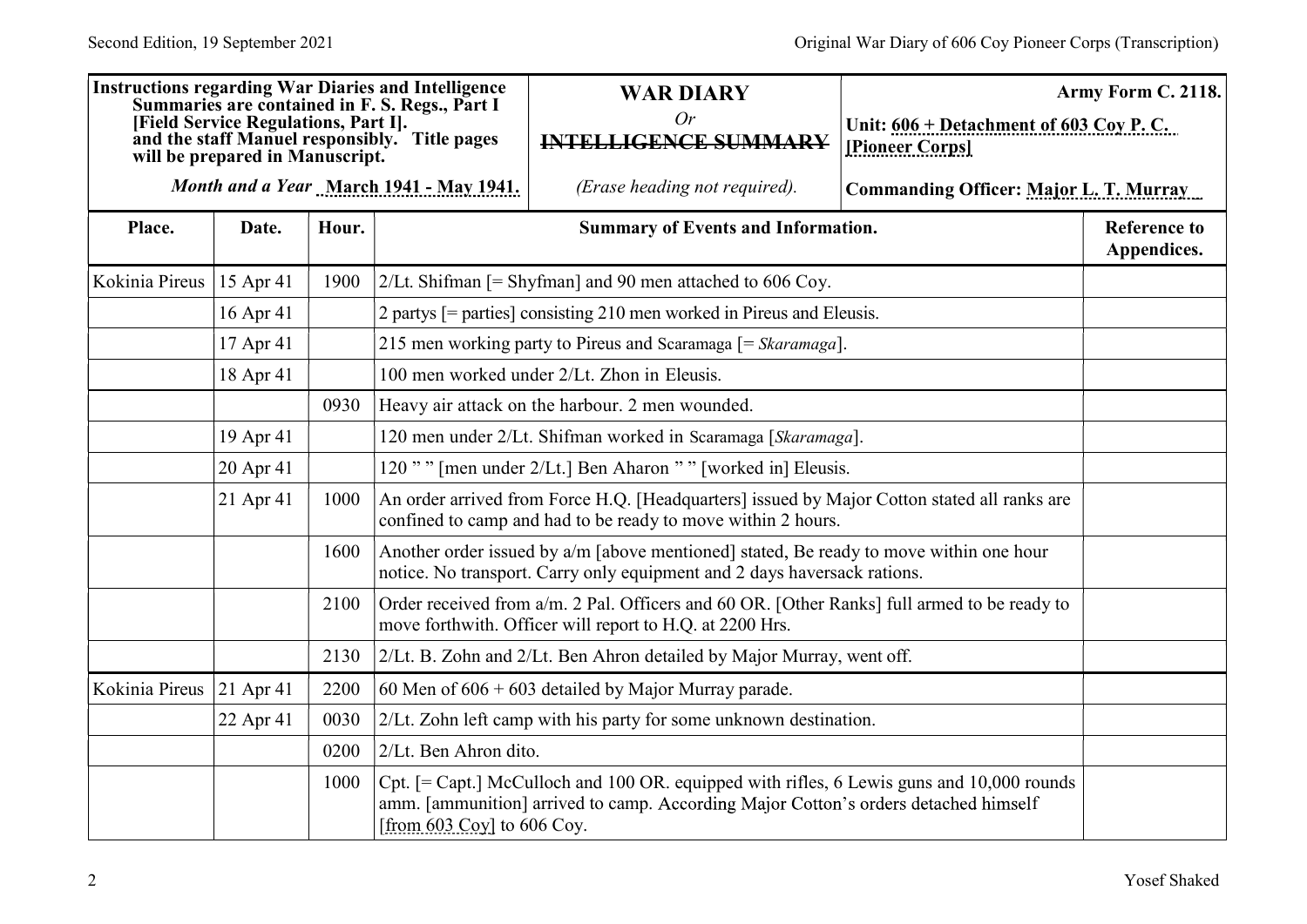|                     |                             |      |                                                                                                                                                                                                                                                                      | Original War Diary of 606 Coy Pioneer Corps (Transcription) |
|---------------------|-----------------------------|------|----------------------------------------------------------------------------------------------------------------------------------------------------------------------------------------------------------------------------------------------------------------------|-------------------------------------------------------------|
|                     |                             | 1430 | A message signed by Major Cotton arrived stated, All the troops stationed in Kokinia will<br>leave the camp at 1515 Hrs. Proceeding to Pireus harbour to the Coal Quay to embark. No<br>transport. Carry equipment and 2 days rations.                               |                                                             |
|                     |                             | 1515 | 1008 Cyprus Coy, 606 and detachment [of 603 Coy] marched off.                                                                                                                                                                                                        |                                                             |
| Pireus              |                             | 1710 | Stopped the march in town. Heavy air attack on harbour.                                                                                                                                                                                                              |                                                             |
|                     |                             | 1930 | The 'PANKRATION' [= 'PANCRATION'] 600 tones, $5\frac{1}{2}$ nots [= knots] speed, no life belts<br>two leaking boats was occupied by Major Murray, Cpt. Christi [Christie], Cpt. McCulloch,<br>2/Lt. Shifman and 392 OR. of 606 and 603 Coy P. C.                    |                                                             |
| Pireus              | 22 Apr 41                   | 1930 | Also Cpt. Reed, Dr. Cpt. Makalidis, 2/Lt. Chikali and 200 men of 1008 Coy, also the Roman<br>Catholic Padre Cpt. Grice.                                                                                                                                              |                                                             |
| Pireus              | 23 Apr 41                   | 0030 | The 'PANKRATION' [= 'PANCRATION'] left harbour.                                                                                                                                                                                                                      |                                                             |
| Milos               | 23 Apr 41<br>to<br>1 May 41 |      | Refer to the Diary kept by Cpt. Reed who was under the same command and under the same<br>conditions. Sent to H.Q. M.E. [Headquarters Middle East] in the beginning of month May 41<br>from Crete.                                                                   | M. Szyfman 2/Lt.<br>603 Соу Р. С.                           |
| Crete               | 1 May 41                    | 0730 | [273 OR. and Major Murray of 606 Coy P.C., 118 OR. Cpt. McCulloch and 2/Lt. Shifman of<br>603 Coy P.C. disembarked from the destroyer 'Havock' at Suda. Marched off from Suda<br>according to the order given by Movement Control Officer to proceeding to Camp "D". |                                                             |
|                     |                             | 1100 | Arrived at Camp "D".                                                                                                                                                                                                                                                 |                                                             |
|                     | 2 May 41                    | 1900 | 45 PAL. OR. who have arrived in small sailing boats from Greece joined this Company.                                                                                                                                                                                 |                                                             |
|                     | 5 May 41                    | 0900 | Arrived at Suda Bay and made the Camp under olive trees as instructed by A.D.P.& L.<br>[Assistant-Director of Pioneer and Labour].                                                                                                                                   |                                                             |
|                     |                             | 1000 | A report signed by Major Murray indicating deliveries of blankets, cooking, essentials and<br>clothing has been submitted to A.D.P.& L. in Canea.                                                                                                                    |                                                             |
|                     | 6 May 41                    |      | 2 shifts of 150 men each under the supervision of Cpt. McCulloch & 2/Lt. Shifman worked in<br>Suda docks.                                                                                                                                                            |                                                             |
| Suda Bay /<br>Crete | 7 May 41                    |      | 2 shifts of 150 [men] each worked in the docks.                                                                                                                                                                                                                      |                                                             |
|                     |                             | 1700 | Air raid warning. Few bombs have been dropped. No damage.                                                                                                                                                                                                            |                                                             |
|                     | 8 May 41                    |      | 300 men in two shifts unloaded A.A. [Anti Aircraft] guns and ammunition.                                                                                                                                                                                             |                                                             |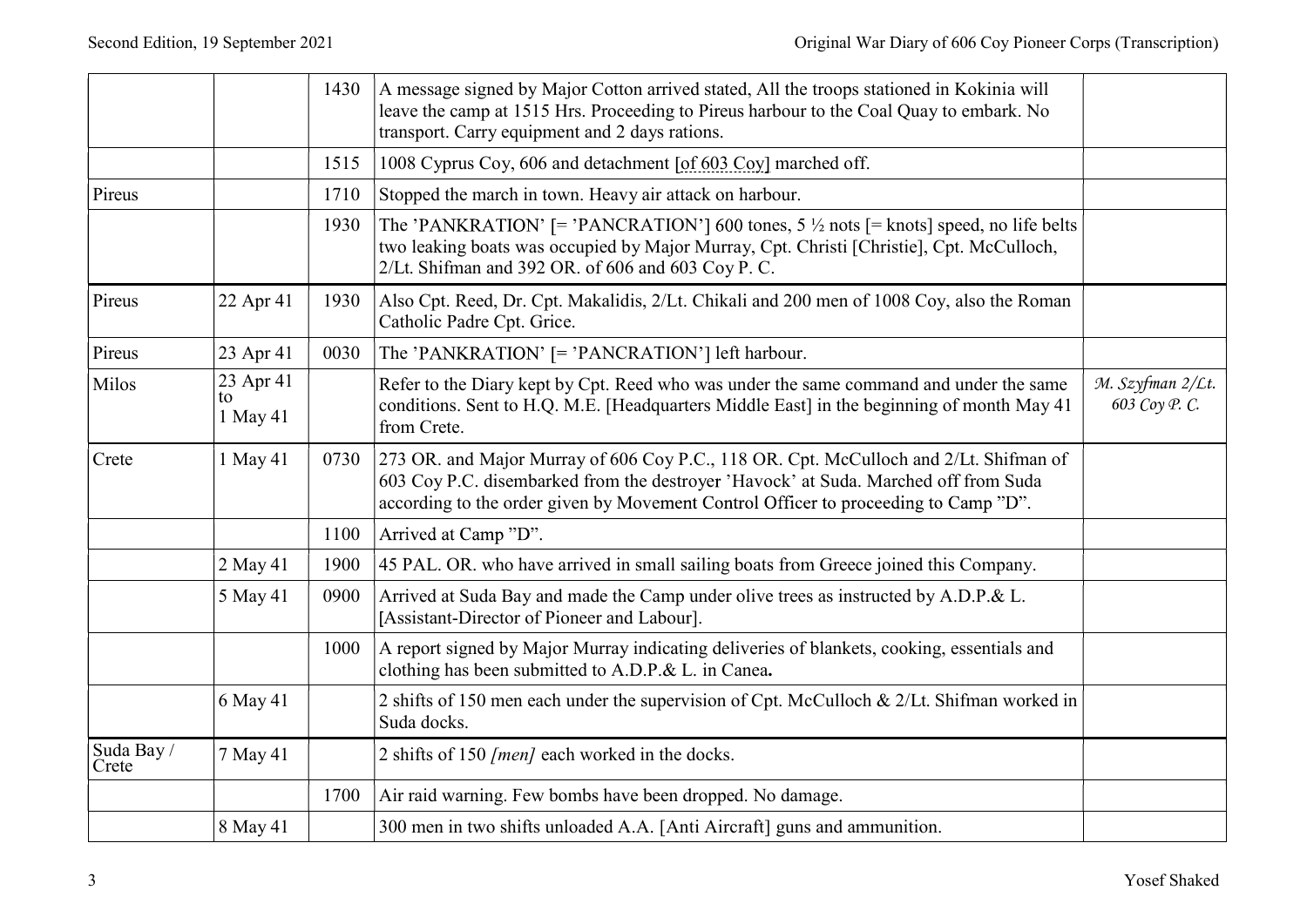| Second Edition, 19 September 2021 |            |                     |                                                                                                                                                                                                                                                                     |  |
|-----------------------------------|------------|---------------------|---------------------------------------------------------------------------------------------------------------------------------------------------------------------------------------------------------------------------------------------------------------------|--|
|                                   |            |                     | Original War Diary of 606 Coy Pioneer Corps (Transcription)                                                                                                                                                                                                         |  |
|                                   |            |                     |                                                                                                                                                                                                                                                                     |  |
|                                   | $9$ May 41 |                     | 285 men on work. Sick comprised 65 men.                                                                                                                                                                                                                             |  |
|                                   | 10 May 41  |                     | 34 men went to hospital. 225 men on work.                                                                                                                                                                                                                           |  |
|                                   | 11 May 41  | 0915                | Air raid in harbour. No damage. 1 Plane brought down by A.A. [Anti Aircraft].<br>225 men on work in the harbour in two shifts.                                                                                                                                      |  |
|                                   | 12 May 41  |                     | Dito. Air raid alarm in the afternoon.                                                                                                                                                                                                                              |  |
|                                   | 13 May 41  | $\frac{0100}{0430}$ | Heavy bombing on the Suda Harbour. One small boat damaged.                                                                                                                                                                                                          |  |
|                                   |            |                     |                                                                                                                                                                                                                                                                     |  |
|                                   |            | 0430                | 3 bombs exploded in the camp area. No casualties.<br>$ 220$ <i>[men]</i> worked as usual. 3 times interrupted by enemy planes.                                                                                                                                      |  |
|                                   | 14 May 41  |                     | 220 men in Suda. 20 men on special job in Canea.                                                                                                                                                                                                                    |  |
|                                   | 15 May 41  |                     | Same number [= numbers] in docks. Work slightly seased [= ceased], because of 7 air raids<br>on which about 50 enemy planes took part. No damage. One wounded slightly.                                                                                             |  |
| Suda Bay                          | 16 May 41  |                     | 200 men required for the dock. 100 each shift.                                                                                                                                                                                                                      |  |
|                                   |            | 1715                | 35 enemy planes attacked in the harbour. One liner damaged. 2 smaller sunk. 4 killed, 35<br>wounded. Including 4 men of 606 Coy wounded.                                                                                                                            |  |
|                                   | 17 May 41  |                     | 150 men required for the docks.                                                                                                                                                                                                                                     |  |
|                                   |            | 1600                | 40 enemy planes attacked the dock. 1 direct hit on jetty. 1 direct hit on amm. [ammunition]<br>ship which exploded. 20 killed on the ship. 1 on the jetty. 4 men of $606 + 603$ Coy wounded<br>and sent to hospital. 2 planes brought down by A.A. [Anti Aircraft]. |  |
|                                   | 18 May 41  |                     | 100 men on work, which seased remarkable [= ceased remarkably]. 14 raids during the day.<br>Slight damage on small barges. Few wounded. 3 planes brought down by A.A. 5 bombs<br>exploded in area of 606 coy. No damage.                                            |  |
|                                   | 19 May 41  | 0630                | The first air raid whilst men were on way to docks. The work in harbour very limit $[=$<br>limited]. Continually raid.                                                                                                                                              |  |
| Suda Bay                          | 20 May 41  |                     | The work in the harbour stopped.                                                                                                                                                                                                                                    |  |
|                                   |            | 0630                | The first enemy reconnaissance planes came over.                                                                                                                                                                                                                    |  |
|                                   |            | 0715                | Like a cloud of mosquitoes appeared bombers and fighters from all directions. Bombing and<br>gunning started all over the valley, in between Suda, Canea and the aerodrome.                                                                                         |  |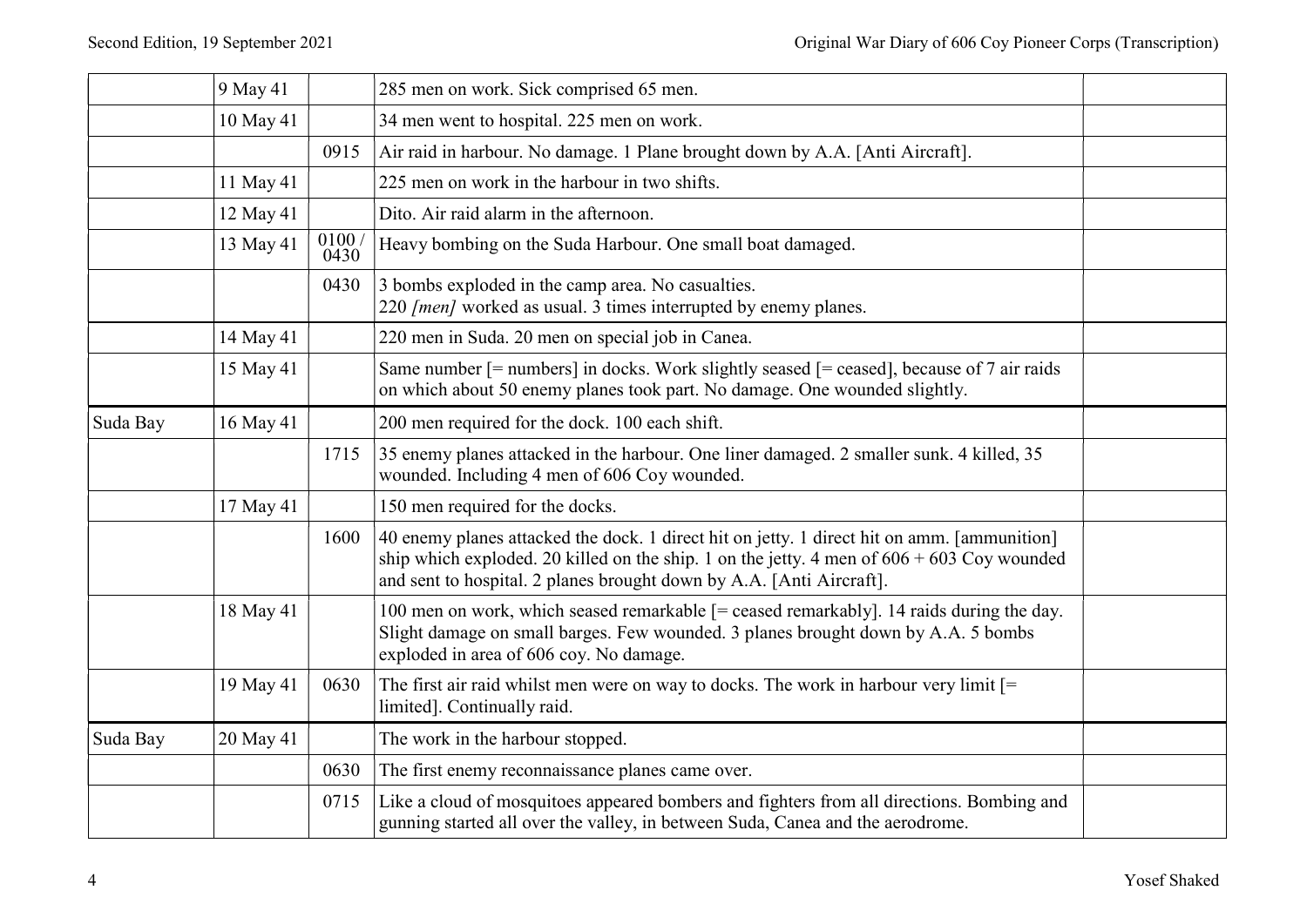| Second Edition, 19 September 2021 |           |      |                                                                                                                                                                                                                                                                                           | Original War Diary of 606 Coy Pioneer Corps (Transcription) |
|-----------------------------------|-----------|------|-------------------------------------------------------------------------------------------------------------------------------------------------------------------------------------------------------------------------------------------------------------------------------------------|-------------------------------------------------------------|
|                                   |           | 1000 | A rumor reported that parashutists $[=$ parachutists] have been dropped near the aerodrome<br>and the wireless station.                                                                                                                                                                   |                                                             |
|                                   |           | 1015 | According Major Murray's order 2/Lt. Shifman with 50 men guarded the Suda Canea road.<br>Cpt. McCulloch and 50 men guarded the 42nd Street. All equipt [= equipped] with rifles and<br>amm. [ <i>ammunition</i> ].                                                                        |                                                             |
|                                   |           | 1200 | Cypriot troops evacuating their camps past $[=$ passed] through 606 Coy camp area.                                                                                                                                                                                                        |                                                             |
|                                   |           | 1400 | Appeared Lt. Col. Ride and the officers of 1005, 1006 & 1008 Coys. Lt. Col Ride ordered to<br>establish one headquarter for the pioneers with Major Murray as<br>D.C. [Direct Commander]. Air attack continues until dark.                                                                |                                                             |
| Suda Bay                          | 21 May 41 | 0545 | Many hundreds [of] enemy planes appeared. Heavy attack on petrol dump which was some<br>200 yards from camp. Big number of bombs fell in the camp area. All men in slit trenches<br>except guards posted as yesterday.                                                                    |                                                             |
|                                   |           | 1400 | $ A.A.$ fire seased $[=$ ceased]. The planes came to 50 feet above head.<br>Heavy machine gunning all over the area. L/Cpl. Wagner deadly wounded.                                                                                                                                        |                                                             |
|                                   |           | 1500 | Col. Mc Knoll O.C. [Officer Commanding] Suda Sub-Area ordered to evacuate the camp<br>proceeding to the hillside on the South.                                                                                                                                                            |                                                             |
|                                   |           | 1900 | 2/Lt. Shifman and 35 men went to the amm. [Ammunition] Dump at Tobruk Avenue for<br>night work.                                                                                                                                                                                           |                                                             |
|                                   | 22 May 41 |      | The Connection with D.A.D. [Divisional Ammunition Dump] had been cut off. Rations<br>portion dropped down. 5 wounded during one day. Cpt. Dr. Stefanidis [Stephanides] with<br>assistant of L/Cpl. Torbin runned $[=$ running] an own hospital in a Hous $[=$ house] air raid<br>shelter. |                                                             |
|                                   |           | 1300 | Report has been given to Major Murray that parashutists have been dropped on gliders in<br>Wavel Street. They destroyed A.A. battery.                                                                                                                                                     |                                                             |
| Suda Bay                          | 23 May 41 | 1030 | Major Fanington cold $[=$ called] in and informed that parashutists have occupied the Malma<br>aerodrome and gliders with parashutists landed in Canea, but the wireless line is still held on.                                                                                           |                                                             |
|                                   |           | 1400 | Greek policeman reported that parashutists have been dropped on the other side hill $[=$ hill<br>side] near the camp area of 606 Coy.                                                                                                                                                     |                                                             |
|                                   |           | 1410 | 2/Lt. Shifman went with 20 men to patrol the area.                                                                                                                                                                                                                                        |                                                             |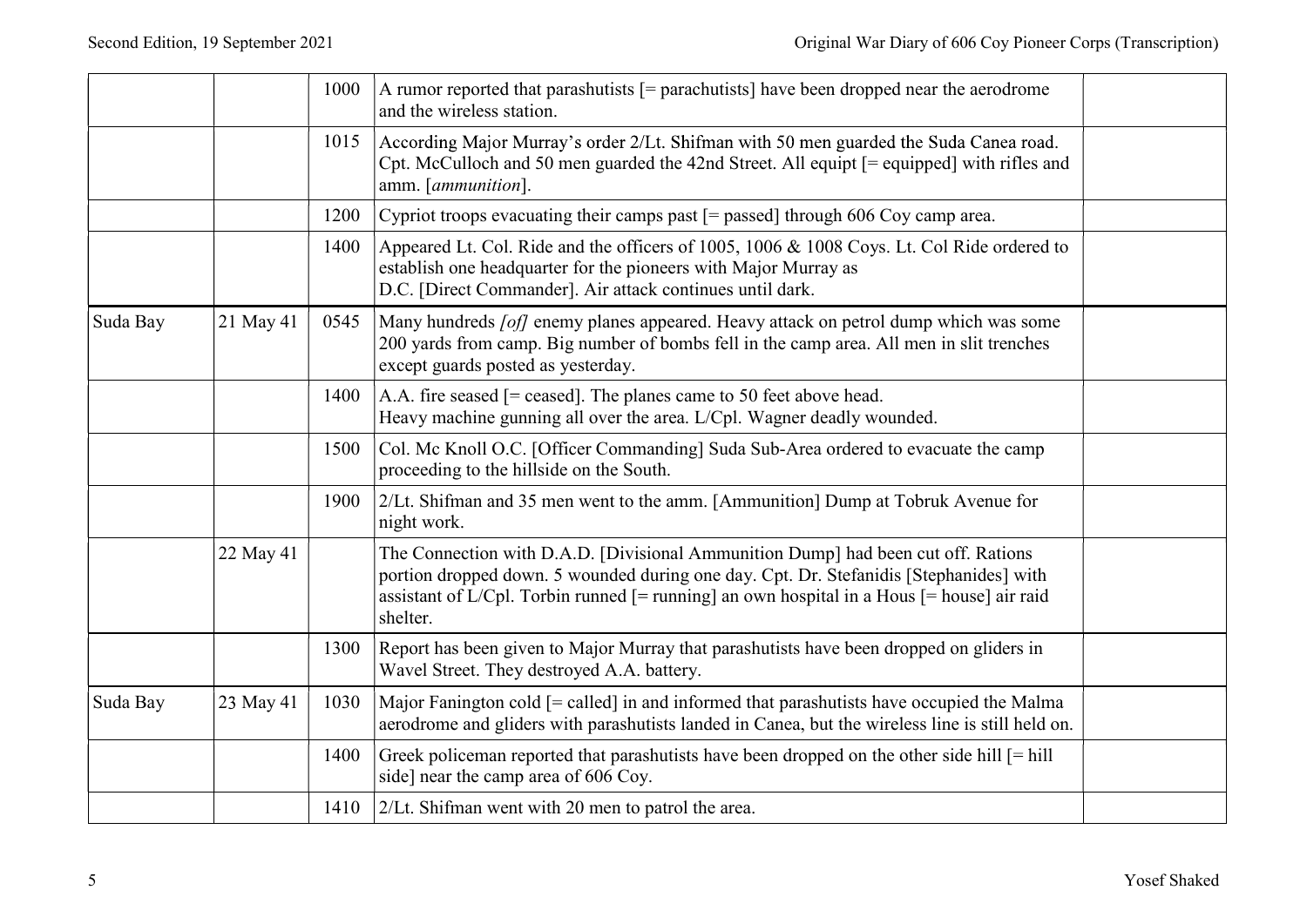|          |           |      |                                                                                                                                                                                                                                              | Original War Diary of 606 Coy Pioneer Corps (Transcription) |
|----------|-----------|------|----------------------------------------------------------------------------------------------------------------------------------------------------------------------------------------------------------------------------------------------|-------------------------------------------------------------|
|          |           | 1545 | 2/Lt. Shifman stated that report was false. It seemed to be $5th$ columnist's work in mean to<br>bring panic in the lines.                                                                                                                   |                                                             |
|          |           | 2130 | Ordered by A.D.M.S. [Advanced Depot Medical Stores] through Major Murray. 2/Lt.<br>Shifman and 40 men marched off proceeding to the wireless station to pitch tents for a<br>hospital.                                                       |                                                             |
|          | 24 May 41 | 0545 | $2/Lt$ . Shifman reported that half of the tents were pitched during the night, also that at 2 am<br>enemy planes dropped cases in the wireless area, by light of many lights shown [= shone]<br>from the ground.                            |                                                             |
| Suda Bay | 24 May 41 | 0605 | Very high concentrated gun fire by low flying planes on the camps of the Royal Marines,<br>Australians and Pioneers.                                                                                                                         |                                                             |
|          |           | 0720 | Sgt. Loeb of 606 Coy reported. Whilst being in 7th G. [7th General] Hospital he had been<br>captured by parashutists 4 days ago. He escaped in the same night. Capt. Stefanidis<br>accommodated the Sgt. in his M.S. [Medical Service] room. |                                                             |
|          |           | 1945 | Capt. McCulloch went with 40 men to finish pitching hospital tents.                                                                                                                                                                          |                                                             |
|          |           | 2400 | Capt. McCulloch reported that he found some of the tents burned, some riddled with bullets<br>and he decided not to carry on.                                                                                                                |                                                             |
|          | 25 May 41 | 0600 | 2/Lt. Shifman and 20 men proceeded to ammunition dump at Tobruk Avenue.                                                                                                                                                                      |                                                             |
|          |           | 2000 | $2/Lt$ . Shifman reported back with the men. The gunning and bombing was going on from<br>dusk to dusk. Force H.Q. [Headquarters] moved in 606 Coy's area.                                                                                   |                                                             |
|          | 26 May 41 | 0600 | Capt. McCulloch and 20 men went to the amm. [ammunition] dump at Tobruk Avenue.                                                                                                                                                              |                                                             |
|          |           | 1500 | Order from F.H.Q. [Force Headquarters] arrived. The camp has to be removed.                                                                                                                                                                  |                                                             |
| Suda Bay | 26 May 41 | 1500 | Proceeding to the South, because the advanced [of] 3 miles.                                                                                                                                                                                  |                                                             |
|          |           | 2000 | Capt. McCulloch reported that one man of his working party had been light wounded.                                                                                                                                                           |                                                             |
|          |           | 2100 | The Coy left camp by sections.                                                                                                                                                                                                               |                                                             |
|          |           | 2220 | The Coy lingered south of Suda town under trees.                                                                                                                                                                                             |                                                             |
|          |           | 2230 | Capt. Stefanidis went with his patients in two vehicles to embark.                                                                                                                                                                           |                                                             |
|          | 27 May 41 | 0455 | Capt. James reported to Major Murray that it had been a general break through and the H.Q.<br>ordered to evacuate to the south coast for possible embarkation.                                                                               |                                                             |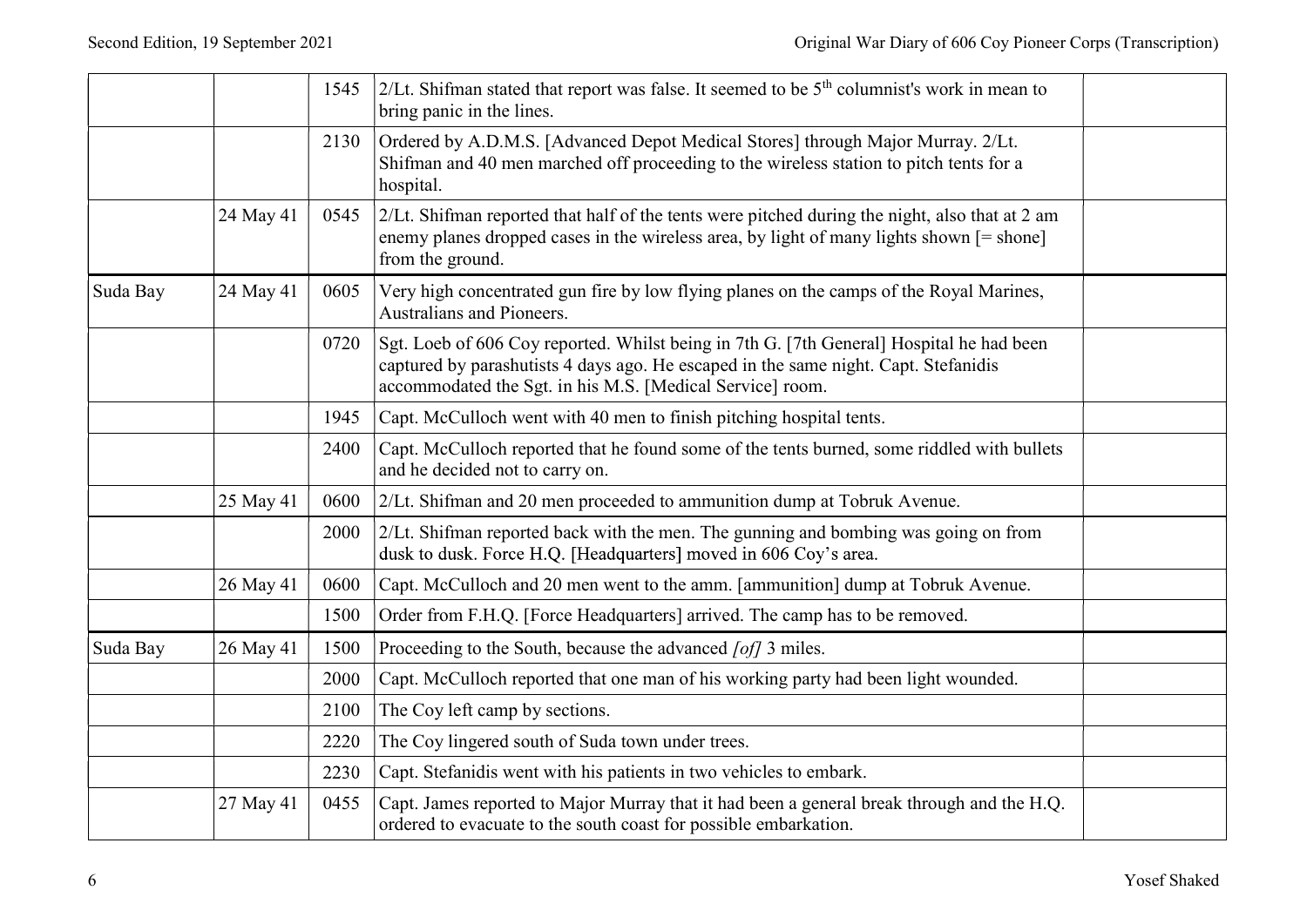| Second Edition, 19 September 2021                           |  |  |           | 0505 | Major Murray called officers and section commanders and ordered, that everyone shall find<br>his own way south coast, he thanked for work done and God help you. |                                     |
|-------------------------------------------------------------|--|--|-----------|------|------------------------------------------------------------------------------------------------------------------------------------------------------------------|-------------------------------------|
| Original War Diary of 606 Coy Pioneer Corps (Transcription) |  |  |           | 0515 | The Coy dispersed into the hills.                                                                                                                                |                                     |
|                                                             |  |  | 31 May 41 |      | Disembarked from "Glengyle" had only 280 OR. and 2/Lt. M. Shifman. Major Murray, Capt.<br>McCulloch believed prisoners of war.                                   | $Szyfman$ $2/Lt$ .<br>603 Соу Р. С. |

|                       | 31 May 41   |       | McCulloch believed prisoners of war.                                                                                                                                                                                                      | Disembarked from "Glengyle" had only 280 OR. and 2/Lt. M. Shifman. Major Murray, Capt.                                                                                                                         |                                               | Szyfman 2/Lt.<br>603 Соу Р. С.     |  |
|-----------------------|-------------|-------|-------------------------------------------------------------------------------------------------------------------------------------------------------------------------------------------------------------------------------------------|----------------------------------------------------------------------------------------------------------------------------------------------------------------------------------------------------------------|-----------------------------------------------|------------------------------------|--|
|                       |             |       | <b>Instructions regarding War Diaries and Intelligence<br/>Summaries are contained in F. S. Regs., Part I</b><br>[Field Service Regulations, Part I].<br>and the staff Manuel responsibly. Title pages<br>will be prepared in Manuscript. | <b>WAR DIARY</b><br>Or<br><b>INTELLIGENCE SUMMARY</b>                                                                                                                                                          | Unit: 606 Coy P. C. [Pioneer Corps]           | Army Form C. 2118.                 |  |
|                       |             |       | Month and a Year  July 1941 - August 1941.                                                                                                                                                                                                | (Erase heading not required).                                                                                                                                                                                  | <b>Commanding Officer: Major I. W. Brooks</b> |                                    |  |
| Place.                | Date.       | Hour. |                                                                                                                                                                                                                                           | Summary of Events and Information.                                                                                                                                                                             |                                               | <b>Reference to</b><br>Appendices. |  |
| Base<br>(El-Qassasin) | 5 July 41   |       |                                                                                                                                                                                                                                           | Capt. J. A. Stretch Pooled 2 <sup>nd</sup> in command, and in command pending affirmation of O.C.<br>Also pooled 2 <sup>nd</sup> Lt. M. J. Sinto 2 <sup>nd</sup> Lt. M. Shyfman. Also British OR.s complement. |                                               |                                    |  |
|                       | $9$ July 41 |       | Musketing training commanded.                                                                                                                                                                                                             |                                                                                                                                                                                                                |                                               |                                    |  |
|                       | 12 July 41  |       | C.Q.M.S. Conn Pooled.                                                                                                                                                                                                                     | C.Q.M.S. [Company Quarter Master Sergeant] Britton returned to Base details.                                                                                                                                   |                                               |                                    |  |
|                       | 13 July 41  |       | Verbal movement orders received.<br>Use of range requested.                                                                                                                                                                               | 1098 [= 1008 Cypriot Pioneer Coy] lodged.                                                                                                                                                                      |                                               |                                    |  |
|                       | 12 July 41  |       | Major I. W. Brooks pooled in command.                                                                                                                                                                                                     |                                                                                                                                                                                                                |                                               |                                    |  |
|                       | 13 July 41  |       | Became fully armed. 2 machine guns Rifle ammunition etc. (Italia)                                                                                                                                                                         |                                                                                                                                                                                                                |                                               |                                    |  |
| Base                  | 17 July 41  |       | Entrained.                                                                                                                                                                                                                                |                                                                                                                                                                                                                |                                               |                                    |  |
| Port Said             | 17 July 41  |       | Detrained.                                                                                                                                                                                                                                |                                                                                                                                                                                                                |                                               |                                    |  |
|                       | 18 July 41  |       |                                                                                                                                                                                                                                           | Embarked HMT [His Majesty Troopship] 'WARZAWA' [= 'WARSZAWA'].                                                                                                                                                 |                                               |                                    |  |
| Famagusta             | 20 July 41  |       | Disembarked.                                                                                                                                                                                                                              |                                                                                                                                                                                                                |                                               |                                    |  |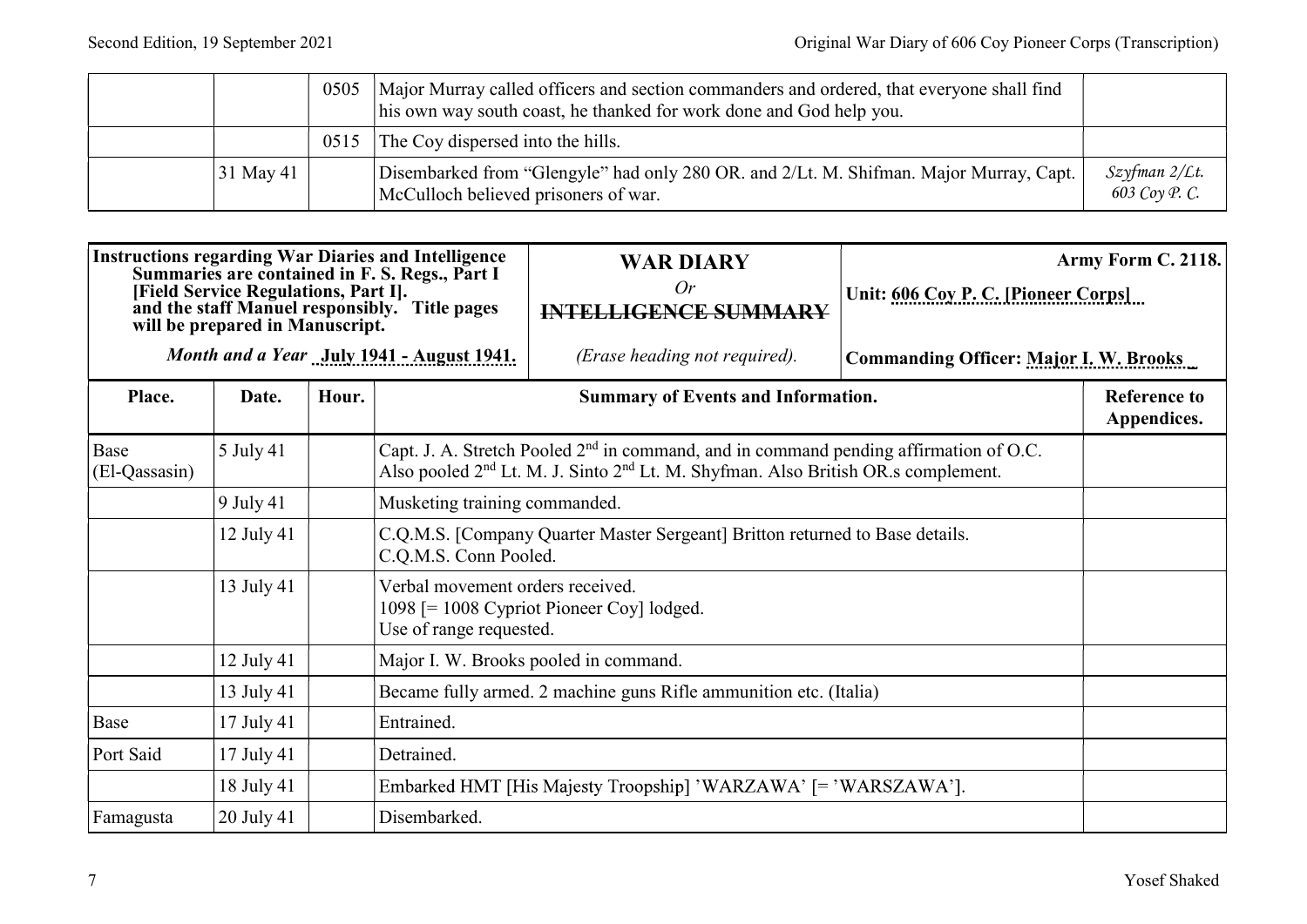|       | Second Edition, 19 September 2021 | Original War Diary of 606 Coy Pioneer Corps (Transcription)                                                   |                                                    |
|-------|-----------------------------------|---------------------------------------------------------------------------------------------------------------|----------------------------------------------------|
|       | 20 July 41                        | Established camp Stavros.                                                                                     |                                                    |
|       | 21 July 41                        | Company engaged in general Dock Work.<br>The company continued in this line of work to end of month. Serving. |                                                    |
|       | 31 July 41                        | General satisfaction.<br>Major Brooks indisposed for past few days.                                           | J. A. Stretch Capt.<br>for O.C. 606 P.C.<br>1/8/41 |
| Field | 1 Aug 41                          | Major I. W. Brooks admitted to hospital. Captain J. A. Stretch assumed command.                               |                                                    |
|       |                                   |                                                                                                               |                                                    |
|       | 1600<br>2 Aug 41                  |                                                                                                               |                                                    |
|       | 5 Aug 41                          | Nothing of interest.                                                                                          |                                                    |
|       | $6$ Aug 41                        | Major I. W. Brooks discharged from hospital and resumed command.                                              |                                                    |
|       | 7 Aug 41                          | Air raid on harbour. 7 men wounded.                                                                           |                                                    |
|       | 8 Aug 41                          | 1500                                                                                                          |                                                    |
|       | 20 Aug 41                         | Nothing of interest.                                                                                          |                                                    |
|       | 21 Aug 41                         | Air raid on harbor, we escaped casualties.                                                                    |                                                    |
|       | 22 Aug 41                         | 1500                                                                                                          |                                                    |

| 31 Aug 41<br>Nothing of interest.<br><b>WAR DIARY</b><br>Summaries are contained in F. S. Regs., Part I<br>Or<br>[Field Service Regulations, Part I].<br>Unit: 606 Coy P. C. [Pioneer Corps]<br>and the staff Manuel responsibly. Title pages<br><b>INTELLIGENCE SUMMARY</b><br>will be prepared in Manuscript.<br>Month and a Year September 1941.<br>(Erase heading not required).<br><b>Commanding Officer: Major J. A. Stretch</b><br>Place.<br><b>Summary of Events and Information.</b><br>Hour.<br><b>Reference to</b><br>Date.<br>Appendices.<br>$6$ Sep 41<br>Maj. [= Major] I. W. Brooks was drunk or dummy and behaved very badly.<br>7 Sep 41<br>Consulted staff Capt. re above Maj. Brooks admitted to hospital. Capt. J. A. Stretch assumed<br>command. I submit report on Maj. Brooks conduct to higher authority. | <b>Instructions regarding War Diaries and Intelligence</b><br>Army Form C. 2118.<br><b>Yosef Shaked</b> |  |
|-----------------------------------------------------------------------------------------------------------------------------------------------------------------------------------------------------------------------------------------------------------------------------------------------------------------------------------------------------------------------------------------------------------------------------------------------------------------------------------------------------------------------------------------------------------------------------------------------------------------------------------------------------------------------------------------------------------------------------------------------------------------------------------------------------------------------------------|---------------------------------------------------------------------------------------------------------|--|
|                                                                                                                                                                                                                                                                                                                                                                                                                                                                                                                                                                                                                                                                                                                                                                                                                                   |                                                                                                         |  |
|                                                                                                                                                                                                                                                                                                                                                                                                                                                                                                                                                                                                                                                                                                                                                                                                                                   |                                                                                                         |  |
|                                                                                                                                                                                                                                                                                                                                                                                                                                                                                                                                                                                                                                                                                                                                                                                                                                   |                                                                                                         |  |
|                                                                                                                                                                                                                                                                                                                                                                                                                                                                                                                                                                                                                                                                                                                                                                                                                                   |                                                                                                         |  |
|                                                                                                                                                                                                                                                                                                                                                                                                                                                                                                                                                                                                                                                                                                                                                                                                                                   |                                                                                                         |  |
|                                                                                                                                                                                                                                                                                                                                                                                                                                                                                                                                                                                                                                                                                                                                                                                                                                   |                                                                                                         |  |
|                                                                                                                                                                                                                                                                                                                                                                                                                                                                                                                                                                                                                                                                                                                                                                                                                                   |                                                                                                         |  |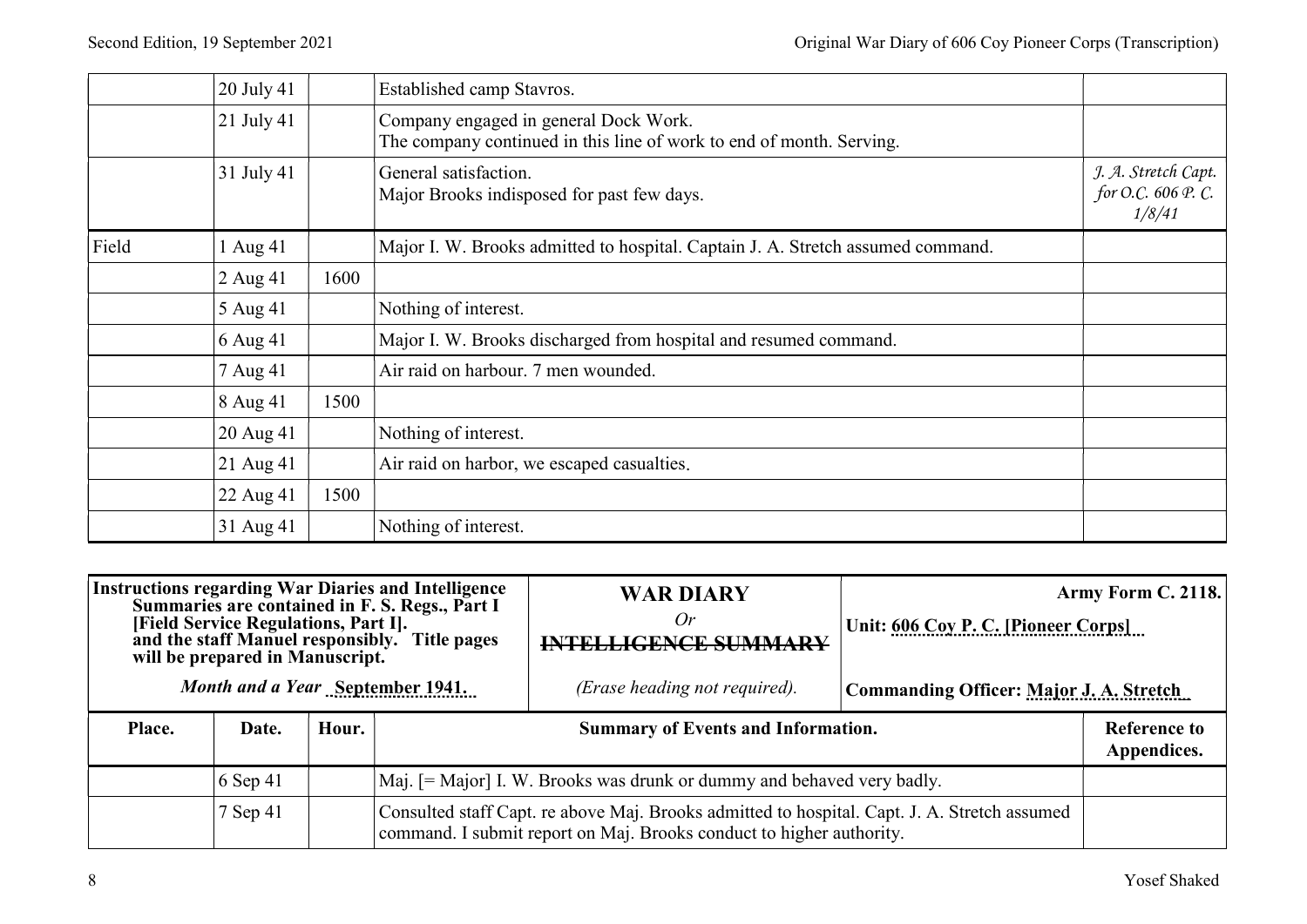| Original War Diary of 606 Coy Pioneer Corps (Transcription)                                                                                                                           |                                                                                                                 |  |
|---------------------------------------------------------------------------------------------------------------------------------------------------------------------------------------|-----------------------------------------------------------------------------------------------------------------|--|
| Accused Maj. Brooks suspended and under arrest.<br>Capt. J. A. Stretch recommended by O.C. sub area to be Local - Temp (unpaid) Major.                                                |                                                                                                                 |  |
| Summary of evidence in the case of Major Brooks, commenced.                                                                                                                           |                                                                                                                 |  |
| Capt. J. A. Stretch interviewed by S.O.C. [Senior Operations Commander] Area regarding<br>appointment to Local rank of Major.                                                         |                                                                                                                 |  |
| The Brigadier accorded.                                                                                                                                                               |                                                                                                                 |  |
| Jewish New Year Eve $1^{1/2}$ days holiday granted by higher authority<br>A Rabbi attended and full religious exercise was available. The break was much appreciated<br>by all ranks. | Second Edition, 19 September 2021<br>10 Sep 41<br>11 Sep 41<br>12 Sep 41<br>14 Sep 41<br>14 Sep 41<br>21 Sep 41 |  |

|        | 12 Sep 41                                                                                                  |       |                                                                                                                                                                             | Summary of evidence in the case of Major Brooks, commenced.                                                                                                          |                                                                                                            |                                    |
|--------|------------------------------------------------------------------------------------------------------------|-------|-----------------------------------------------------------------------------------------------------------------------------------------------------------------------------|----------------------------------------------------------------------------------------------------------------------------------------------------------------------|------------------------------------------------------------------------------------------------------------|------------------------------------|
|        | 14 Sep 41                                                                                                  |       | appointment to Local rank of Major.                                                                                                                                         | Capt. J. A. Stretch interviewed by S.O.C. [Senior Operations Commander] Area regarding                                                                               |                                                                                                            |                                    |
|        | 14 Sep 41                                                                                                  |       | The Brigadier accorded.                                                                                                                                                     |                                                                                                                                                                      |                                                                                                            |                                    |
|        | 21 Sep 41                                                                                                  |       | by all ranks.                                                                                                                                                               | Jewish New Year Eve $1^{1/2}$ days holiday granted by higher authority<br>A Rabbi attended and full religious exercise was available. The break was much appreciated |                                                                                                            |                                    |
|        | 22 Sep 41                                                                                                  |       |                                                                                                                                                                             | Jewish New Year Day the holiday continued.                                                                                                                           |                                                                                                            |                                    |
|        |                                                                                                            |       |                                                                                                                                                                             |                                                                                                                                                                      |                                                                                                            |                                    |
|        | [Field Service Regulations, Part I].<br>will be prepared in Manuscript.<br>Month and a Year December 1941. |       | <b>Instructions regarding War Diaries and Intelligence</b><br>Summaries are contained in F. S. Regs., Part I<br>and the staff Manuel responsibly. Title pages               | <b>WAR DIARY</b><br>Or<br><b>Intelligence Summary</b><br>(Erase heading not required).                                                                               | <b>Unit: 606 Company Pioneer Corps</b><br>Commanding Officer: Major A. G. Pape, R. E.<br>[Royal Engineers] | Army Form C. 2118.                 |
| Place. | Date.                                                                                                      | Hour. |                                                                                                                                                                             | <b>Summary of Events and Information.</b>                                                                                                                            |                                                                                                            | <b>Reference to</b><br>Appendices. |
| Field  | 1 Dec 41                                                                                                   |       |                                                                                                                                                                             | Company commenced intensive infantry training programme.                                                                                                             |                                                                                                            |                                    |
|        | 1 Dec 41                                                                                                   |       |                                                                                                                                                                             | Company took over defensive position in Famagusta.                                                                                                                   |                                                                                                            |                                    |
|        | $ 4$ Dec 41                                                                                                |       | hut quarters.                                                                                                                                                               | Company removed temporarily from under canvas into billets, pending completion of winter                                                                             |                                                                                                            |                                    |
|        | 14 Dec 41                                                                                                  |       | Company celebrated Feast of Tabernacles [= Hannukka].                                                                                                                       |                                                                                                                                                                      |                                                                                                            |                                    |
|        | 22 Dec 41                                                                                                  |       | Harbour at Famagusta.                                                                                                                                                       | Four sections of the Company took up Battle positions in readiness to defend the docks $\&$                                                                          |                                                                                                            |                                    |
|        | 24 Dec 41                                                                                                  |       | Capt. J. A. Stretch. 2nd in Command returned to P.C.B.D. [Pioneer Corps Base Depot] for re-<br>posting. 2/Lt. R. A. Beavan appointed Captain & $2nd$ in command of Company. |                                                                                                                                                                      |                                                                                                            |                                    |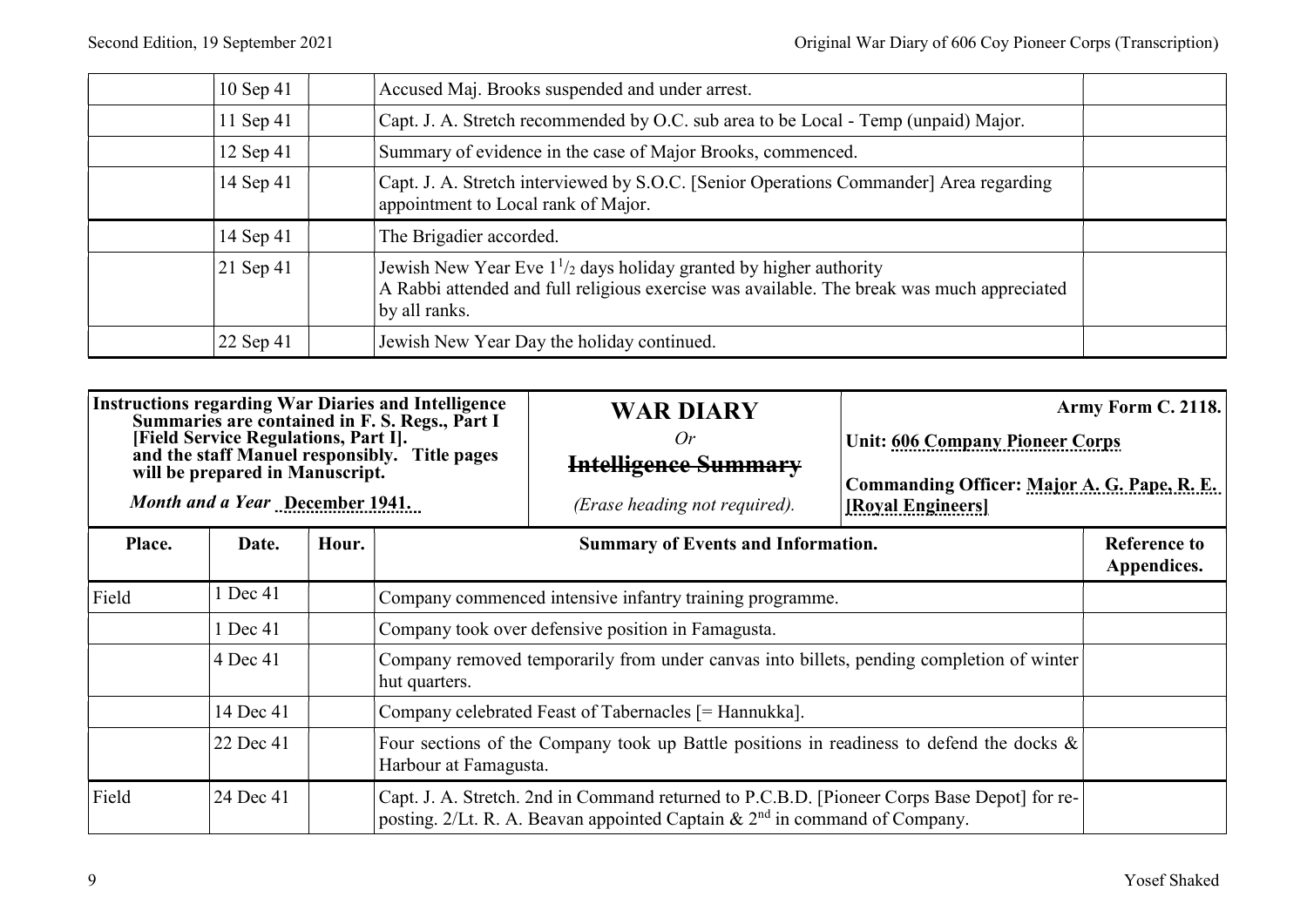|       | 28 Dec 41                    | One Company of 2 H.L.I. [2nd Highland Light Infantry] relieved our company of Battle<br>positions. 606 Company P. C. detailed as reinforcements to Company of 2 H.L.I.                                                                                     |
|-------|------------------------------|------------------------------------------------------------------------------------------------------------------------------------------------------------------------------------------------------------------------------------------------------------|
| Field | 6 Jan 42                     | 19 reinforments arrived from P.C.B.D. [Pioneer Corps Base Depot], + were taken on the<br>strength of the company.                                                                                                                                          |
|       | 8 Jan 42                     | 4 sections of the company under 2/Lt. M. J. Sinto took up battle positions from the H.L.I. for<br>24 hours on the Docks + Harbour at Famagusta. Three gun sections also took up positions.                                                                 |
|       | 13 Jan 42                    | 4 sections $+3$ Gun sections of the company under 2/Lt. Sinto took up Battle Postions from<br>the H.L.I. for 24 Hours on the Docks + Harbour at Famagusta.                                                                                                 |
| Field | 16 Jan 42                    | $4$ sections $+3$ gun sections of the company held a successful field day.                                                                                                                                                                                 |
|       | 22 Jan 42                    | 4 sections + 3 of the company under 2/Lt. Sinto took up Ballte Poistions from H. L.I. for 24<br>hours on the docks + Harbour at Famagusta.                                                                                                                 |
|       | 29 Jan 42                    | 39 ORs embarked for Sarafand to be trained as N.C.Os [Non-Commissioned Officers] at the<br>Palestine Recruiting Training Depot.                                                                                                                            |
| Field | 4 Feb 42                     | Company held a field day in its Battle Positions.                                                                                                                                                                                                          |
|       | 5 Feb 42<br>to<br>27 Feb     | Company employed in strengthening Battle Positions.                                                                                                                                                                                                        |
|       | 12 Feb 42<br>to<br>28 Feb 42 | 200 Civilian laborers employed in assisting company to strengthen Battle Positions.                                                                                                                                                                        |
|       | 18 Feb 42                    | 30 reinforcements arrived from P.C.B.D. were taken on the strength of the company.                                                                                                                                                                         |
|       | 28 Feb 42                    | Company proceeded to Battle Positions to take part in 25 Corps [25 Corps - Cyprus<br>Volunteer Force] field exercises which continued until March 1st 1942.                                                                                                |
| Field | 12 Mar 42                    | Gun sections took over Battle Positions from 2nd H.L.I. [2nd Highland Light Infantry] for 12<br>hours. Remainder of company employed at Famagusta Docks to assist movement of 10 Ind.<br>Inf. Bte. [10th Indian Infantry Battalion] which left the island. |
|       | 17 Mar 42                    | Company held a field day.                                                                                                                                                                                                                                  |
|       | 1 Mar 42<br>to<br>31 Mar 42  | Company continued its training program.                                                                                                                                                                                                                    |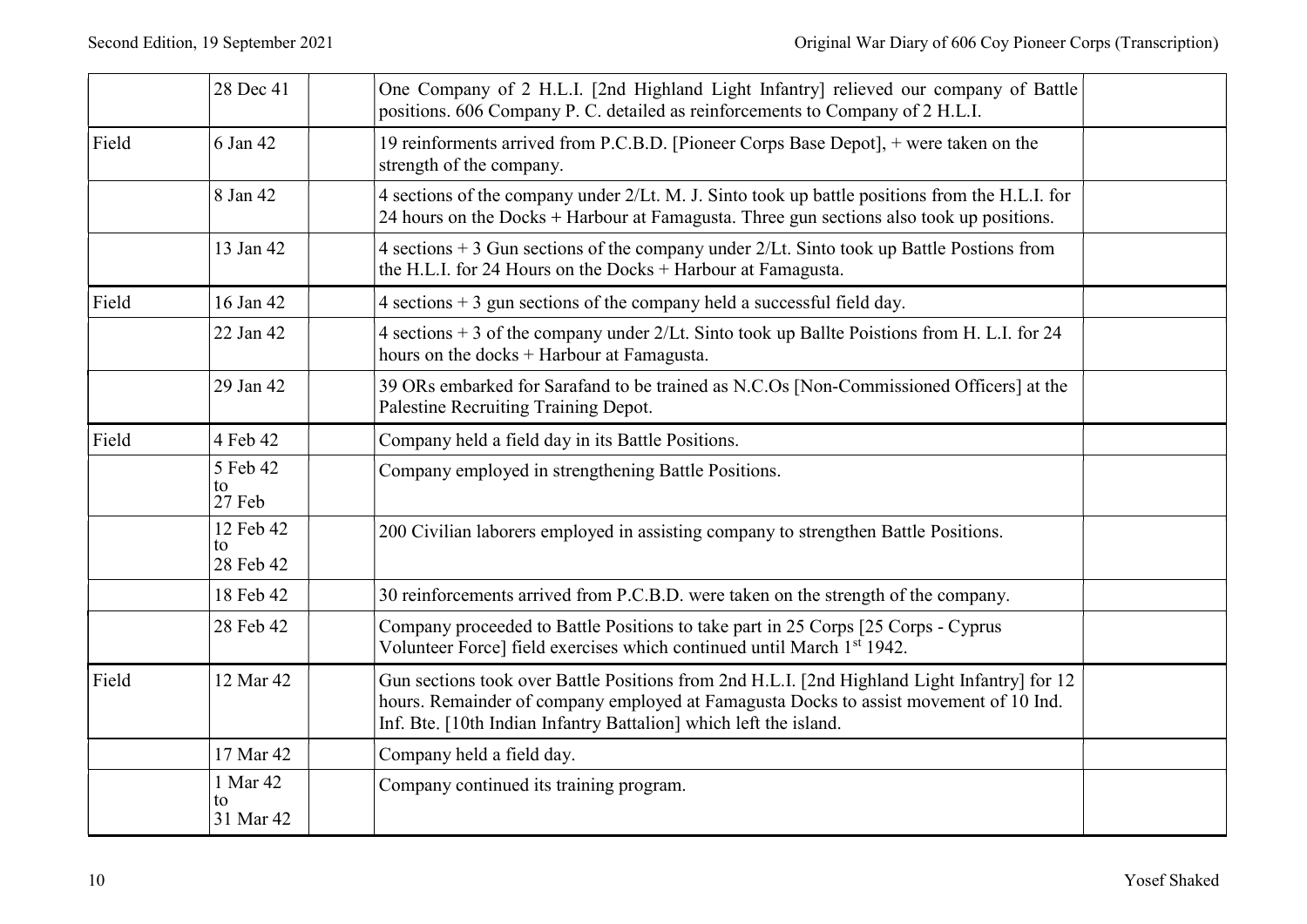| Field | 3 Apr 42                    |                  | Lt. Col. Murray, Famagusta Brigade commander, + Staff Captain, Famagusta Brigade,                                                                                                                                                                                                                                                                                                                                                                                                                                                 | Original War Diary of 606 Coy Pioneer Corps (Transcription) |
|-------|-----------------------------|------------------|-----------------------------------------------------------------------------------------------------------------------------------------------------------------------------------------------------------------------------------------------------------------------------------------------------------------------------------------------------------------------------------------------------------------------------------------------------------------------------------------------------------------------------------|-------------------------------------------------------------|
|       |                             |                  | visited the unit's Camp, + made a tour of inspection.                                                                                                                                                                                                                                                                                                                                                                                                                                                                             |                                                             |
|       | 7 Apr 42                    |                  | Capt. Beavan + 2/Lt. Sinto cpmpany toured Company's defence positions in Famagusta Old<br>Town in Company with Major Shaw 2ed o/c of $74^{\text{th}}$ (C of G) Heavy A.A. Regt. R. A. [74 <sup>th</sup><br>(City of Glasgow) Heavy Anti-Aircraft Regiment, Royal Artillery].                                                                                                                                                                                                                                                      |                                                             |
|       | 9 Apr 42<br>to<br>15 Apr 42 |                  | Sergt [Sergeant] Dumay Compamy Chief Machine-gun unit master, taught Det [Detachment]<br>Mewar infantry [= Mewar Bhupal Infantry, Indian State Force] how to manipulate<br>Schvarzlose maching-guns. Letter of appreciation was recieved from O.C. [Officer<br>Commanding] Det:                                                                                                                                                                                                                                                   |                                                             |
| Field | 5 May 42                    |                  | The company received instructions from Famagusta Brigade to organise sections to defend a<br>part of the beach near the company's camp in the event of sporadic landing raids at night.<br>The company took steps to hold practically one mile of sea front in the event of such<br>emergency. Personell held in readiness to meet the possibility of these raids consists of two<br>rifle and Tommy Gun Sections, and one complete gun section with 4 Schwarzlose M.Gs, 4<br>Hotchkiss M. guns and 2 Breda M.gs. [Machine-guns]. |                                                             |
| Field | 14 May 42                   |                  | Company received instructions from Famagusta Brigde to provide a meal for 840 Greek<br>military refugees.                                                                                                                                                                                                                                                                                                                                                                                                                         |                                                             |
|       | 15 May 42                   |                  | O.C. company recieved letter of appreciation from staff Captain, Famagusta Brigade for<br>'able & cheerful way in which the feeding of the Greek military regufgees was carried out"                                                                                                                                                                                                                                                                                                                                              |                                                             |
|       | 13 May 42                   | $\boldsymbol{X}$ | Capt. R. A. Beavan, Second in Command, took over temporary command of company. C<br>[Cyprus] authority: PL/96130, 9.5.42, D.A.D.P.L. [Deputy Assistant-Director of Pioneer and<br>Labour] Troops, Cyprus. X                                                                                                                                                                                                                                                                                                                       |                                                             |
| Field | 15 May 42                   |                  | Major A. G. Pape, R.E. [Major Alick George Pape, Royal Engineers], embarked Famagusta<br>in order to report to P.C.B.D. C [Cyprus] authry [= authority]: PL/96130, 9.5.42 D.A.D.P.L.<br>Troops, Cyprus).                                                                                                                                                                                                                                                                                                                          |                                                             |
| Field | 16 May 42                   | 0100             | O.C. arranged rehearsal for sections detailed to deal with sporadic Raids.                                                                                                                                                                                                                                                                                                                                                                                                                                                        |                                                             |
|       | 18 May 42                   |                  | Report on above was submitted to Famagusta Brigade. Staff Captain replied that rehearsal<br>was "highly satisfactory".                                                                                                                                                                                                                                                                                                                                                                                                            |                                                             |
|       | 29 May 42                   |                  | Lt. A. S. Nahamias admitted to hospital.                                                                                                                                                                                                                                                                                                                                                                                                                                                                                          |                                                             |